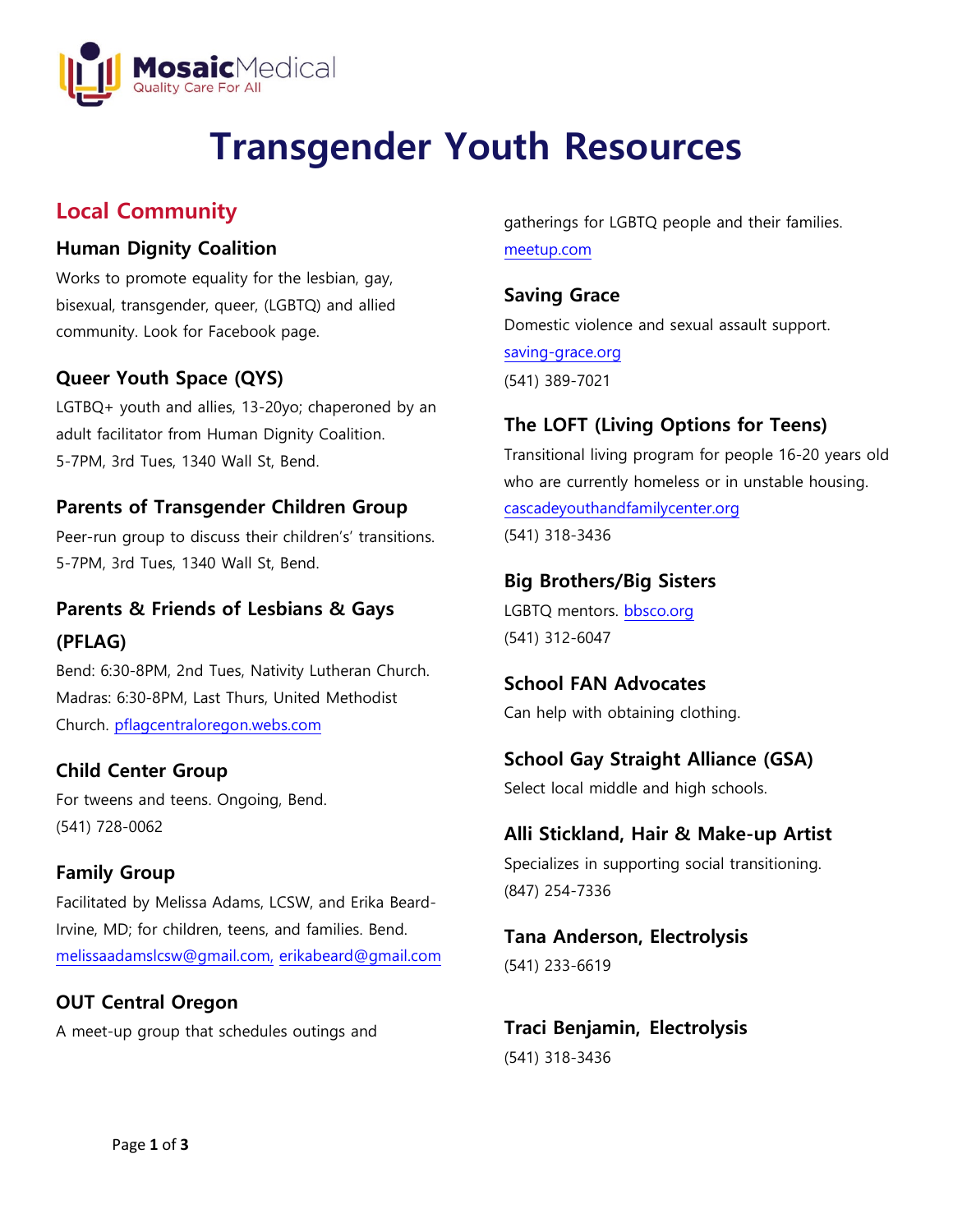## **National**

**Trans LifeLine**  National Crisis Hotline (all staff are transgender). TransLifeLine.org (877) 565-8860

#### **The Trevor Project**

thetrevorproject.org (866) 488-7386

#### **TransYouth Family Allies**

imatyfa.org

#### **It Gets Better Project**

Nonprofit organization with a mission to uplift, empower, and connect lesbian, gay, bisexual, transgender, and queer youth around the globe. [itgetsbetter.org](https://itgetsbetter.org/)

## **Gay, Lesbian, and Straight Education Network (GLSEN)**

GLSEN strives to combat the harassment and discrimination against students and school personnel. [glsen.org](http://www.glsen.org/)

#### **National Center for Transgender Equality**

Social justice advocacy organization for people who are transgender.

transequality.org

## **Statewide/Regional**

#### **Basic Rights Oregon**

LGBT advocacy and social justice organization. [basicrights.org](http://www.basicrights.org/)

#### **Brave Space, LLC**

Information and counseling resources for transgender and gender-queer children, youth, and adults. [bravespacellc.com](http://www.bravespacellc.com/)

#### **NW Gender Alliance**

A non-profit social, support and educational group. [nwgenderalliance.org](http://www.nwgenderalliance.org/)

#### **Outside In**

Offers transgender-specific resources for name and gender change on identity documents. outsidein.org

## **Helplines**

## **Gay, Lesbian, Bisexual, and Transgender National Help Center**

[glnh.org](http://www.glnh.org/) National Youth Talk Line 800-246-PRIDE (800) 246-7743

**Parents, Families, and Friends of Lesbians and Gays (PFLAG)** (301) 439-FLAG (Helpline)

**Trans Life Line** National Crisis Hotline (all staff are transgender). [TransLifeLine.org](http://www.translifeline.org/) (877) 565-8860 (PST: 8am to 2am)